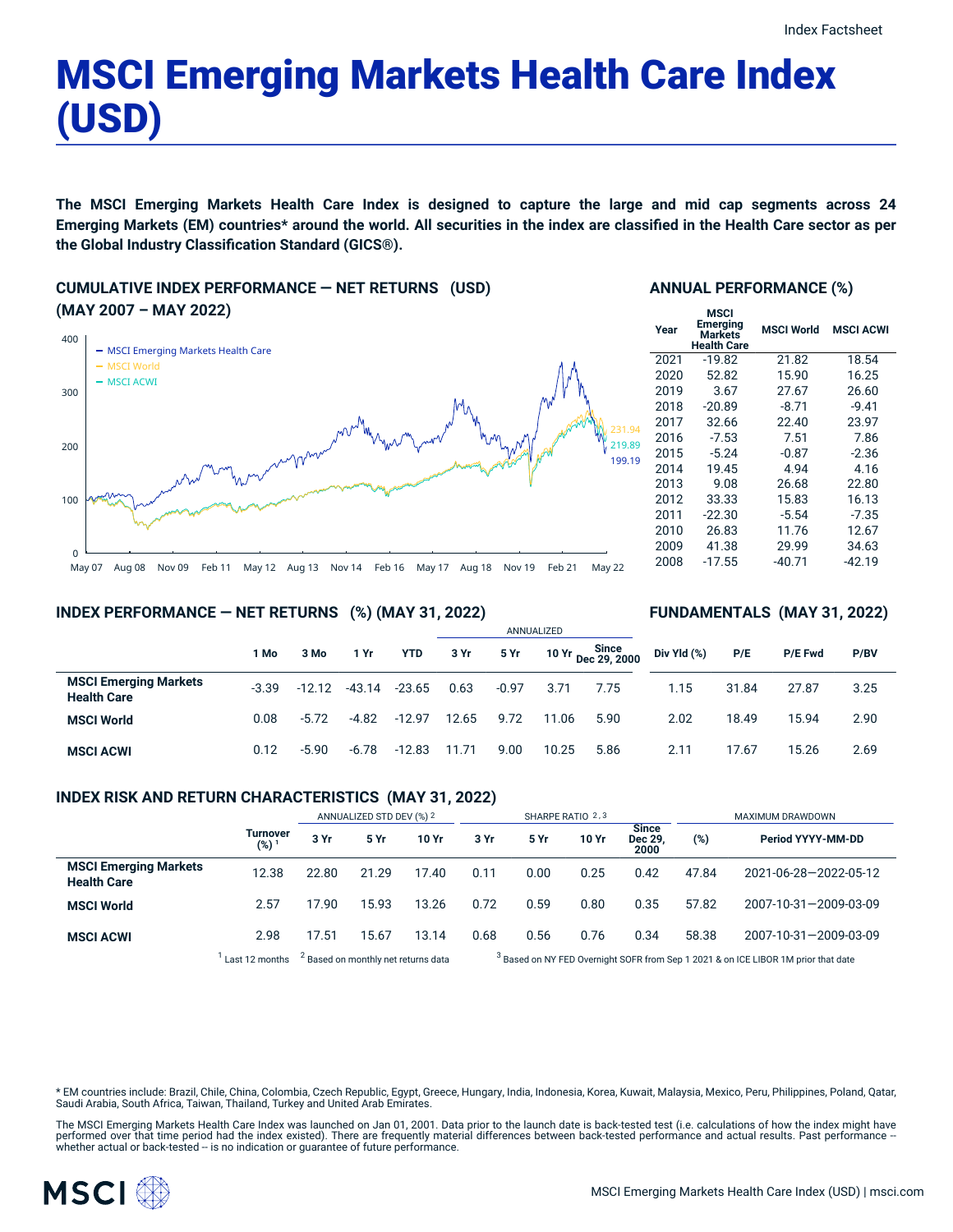#### **INDEX CHARACTERISTICS**

|                     | <b>MSCI Emerging Markets Health Care</b> |  |  |  |  |  |
|---------------------|------------------------------------------|--|--|--|--|--|
| Number of           | 121                                      |  |  |  |  |  |
| <b>Constituents</b> |                                          |  |  |  |  |  |
|                     | <b>Mkt Cap (USD Millions)</b>            |  |  |  |  |  |
| Index               | 249.969.88                               |  |  |  |  |  |
| Largest             | 26,487.53                                |  |  |  |  |  |
| <b>Smallest</b>     | 135.76                                   |  |  |  |  |  |
| Average             | 2,065.87                                 |  |  |  |  |  |
| <b>Median</b>       | 1.051.25                                 |  |  |  |  |  |
|                     |                                          |  |  |  |  |  |

## **TOP 10 CONSTITUENTS**

|                    | TOP 10 CONSTITUENTS            |           |                                                  |                  |
|--------------------|--------------------------------|-----------|--------------------------------------------------|------------------|
| lealth Care<br>121 |                                | Country   | <b>Float Adj Mkt Cap</b><br><b>USD Billions)</b> | Index<br>Wt. (%) |
|                    | <b>WUXI BIOLOGICS</b>          | CN        | 26.49                                            | 10.60            |
| ions)              | <b>CELLTRION</b>               | <b>KR</b> | 12.78                                            | 5.11             |
| 9.88               | <b>SAMSUNG BIOLOGICS</b>       | <b>KR</b> | 12.07                                            | 4.83             |
| 7.53               | <b>CSPC PHARMACEUTICAL GRP</b> | CΝ        | 9.61                                             | 3.85             |
| 5.76               | SUN PHARMACEUTICAL IND         | IN        | 9.31                                             | 3.72             |
|                    | <b>BANGKOK DUSIT MED. SVCS</b> | TН        | 7.18                                             | 2.87             |
| 5.87               | DR REDDY'S LABORATORIES        | IN        | 6.56                                             | 2.62             |
| 1.25               | BEIGENE ADR (CN)               | CΝ        | 6.44                                             | 2.58             |
|                    | <b>CIPLA</b>                   | IN        | 6.19                                             | 2.48             |
|                    | <b>DIVI'S LABORATORIES</b>     | IN        | 6.14                                             | 2.46             |
|                    | Total                          |           | 102.76                                           | 41.11            |

## **FACTORS - KEY EXPOSURES THAT DRIVE RISK AND RETURN MSCI FACTOR BOX**



## **SUB-INDUSTRY WEIGHTS**





Neutral factor exposure (FaCS = 0) represents MSCI ACWI IMI.

## **COUNTRY WEIGHTS**